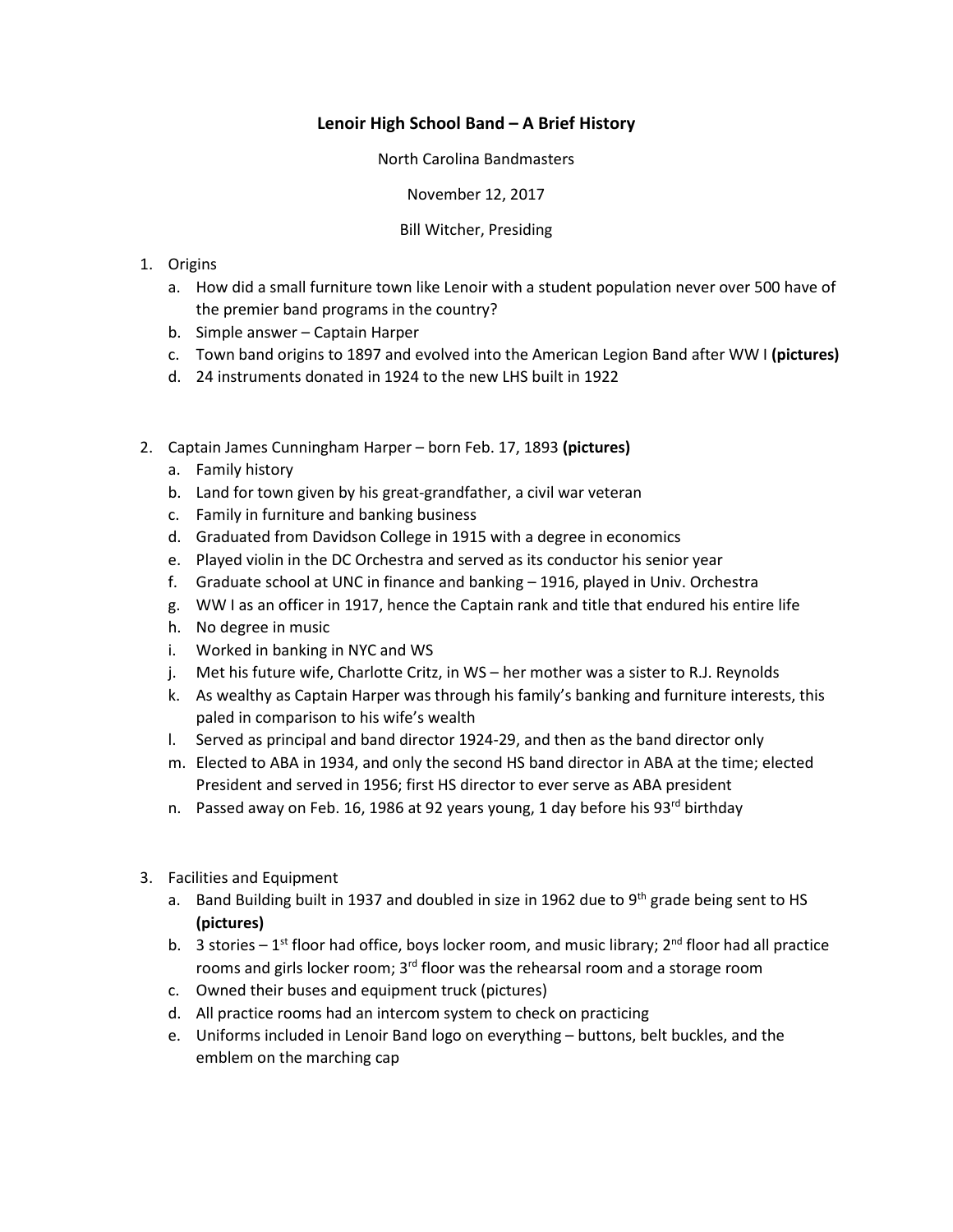- 4. Personnel
	- a. Only 3 head directors in its 53 year history! And all in our Hall Of Fame and Past Presidents of NCBA
	- b. Captain Harper, 1924-58 Bernie Hirsh, 1958-69 John Miller, 1969-77 **(picture)**
	- c. Captain Harper was smart enough to hire the best personnel as specialist
	- d. Every student at LHS had a study hall period, so band students were assigned to the band building and a practice room during their study hall

e. Noted personnel included: Leonard Meretta – went on to Univ. of Michigan and Director of Bands at Western Michigan Robert Klepfer – went on to Mooresville HS and Past NCBA President for 2 different terms and Hall of Fame, 1940's George Kirsten – NCBA Past President, Hall of Fame, and one of my predecessors at HHS, 1939-56 **(pictures)** Robert Clark – Hall of Fame, late 1940's Ralph Ostrum – Former solo cornet with the Sousa Band in 1928 and wrote the LHS and HHS fight songs, 1940's and returned in 1954 for 3 years Camilla Graeber – Hall of Fame and one of predecessors at HHS Beaver Robinette

- 5. Noted performers that came to perform with the band
	- a. Walter Vassar Met. Opera (1947)
	- b. Dorothy Kirsten Met. Opera soprano star and sister to George Kirsten (1948) **(pictures)**
	- c. Elwood Gary Met. Opera tenor star (1950)
	- d. Percy Grainger (1951), played solo piano, with band, and conducted **(pictures)**
	- e. Merle Evans long time Ringling Bros. band director 2 occasions **(pictures)**
	- f. LHS Band played at ABA Convention in Charlotte with guest conductors, Karl King and William Revelli
- 6. Notable Alumni
	- a. Bob Love Hall of Fame HHS and South Caldwell **(picture)**
	- b. Ed Whitener Hall of Fame William Lenoir MS
	- c. Wilfred Roberts Dallas Symphony for over 30 years, bassoon
	- d. Lynn Bernhardt Met. Opera Orchestra for 35 years, percussion
	- e. Joe Robinson NY Phil. For 27 years
	- f. Bob Palmer Composer, Past President, Hall of Fame Brevard HS
	- g. Claude Baker Composition Professor at IU for 35 years, Euphonium
	- h. Ross Tolbert Principal Tuba with Minn. Symphony for 35 years
	- i. I join James Stokes as a former student teacher who have been elected into the Hall of Fame
- 7. Typical Day for a LHS Band student (Wednesday in the fall)
	- a. Marching practice at 7:29
	- b. School start at 8:30 with a practice period